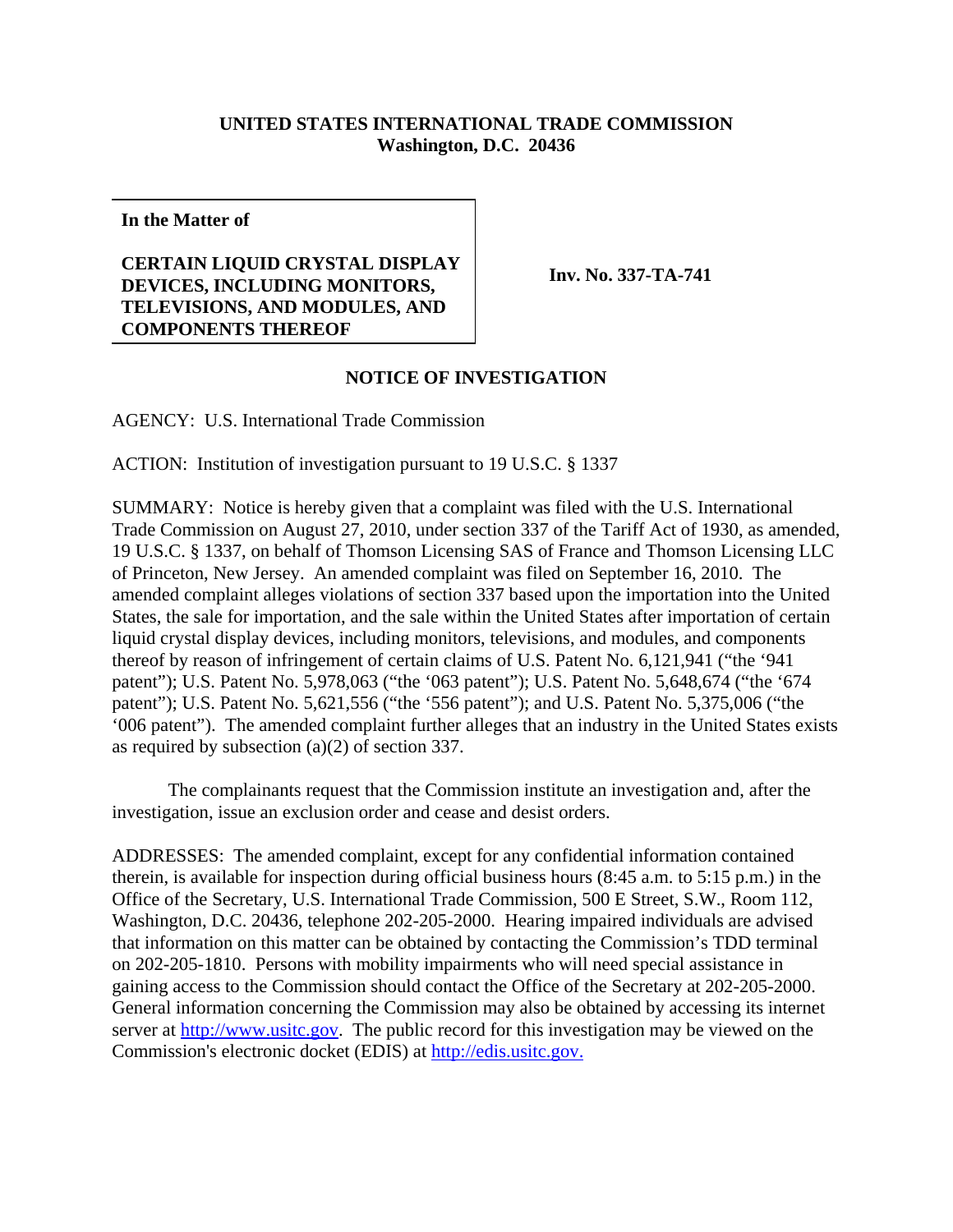FOR FURTHER INFORMATION CONTACT: Daniel L. Girdwood, Esq., Office of Unfair Import Investigations, U.S. International Trade Commission, telephone (202) 205-3409.

AUTHORITY: The authority for institution of this investigation is contained in section 337 of the Tariff Act of 1930, as amended, and in section 210.10 of the Commission's Rules of Practice and Procedure, 19 C.F.R. § 210.10 (2010).

SCOPE OF INVESTIGATION: Having considered the amended complaint, the U.S. International Trade Commission, on October 8, 2010, ORDERED THAT –

(1) Pursuant to subsection (b) of section 337 of the Tariff Act of 1930, as amended, an investigation be instituted to determine whether there is a violation of subsection (a)(1)(B) of section 337 in the importation into the United States, the sale for importation, or the sale within the United States after importation of certain liquid crystal display devices, including monitors, televisions, and modules, and components thereof that infringe one or more of claims 1 and 4 of the '941 patent; claims 1-4, 8, 11, 12, 14, 17, and 18 of the '063 patent; claims 1, 7-9, 11, 13, 14, and 16-18 of the '674 patent; claim 3 of the '556 patent; and claims 4, 7-10, and 14 of the '006 patent, and whether an industry in the United States exists as required by subsection (a)(2) of section 337;

(2) For the purpose of the investigation so instituted, the following are hereby named as parties upon which this notice of investigation shall be served:

(a) The complainants are:

Thomson Licensing SAS 1-5 rue Jeanne d'Arc 92130 Issy-les-Moulineaux France

Thomson Licensing LLC 2 Independence Way Princeton, New Jersey 08543

(b) The respondents are the following entities alleged to be in violation of section 337, and are the parties upon which the amended complaint is to be served:

> Chimei Innolux Corporation No. 160 Kesyue Road Jhunan Science Park Miaoli County 350 Taiwan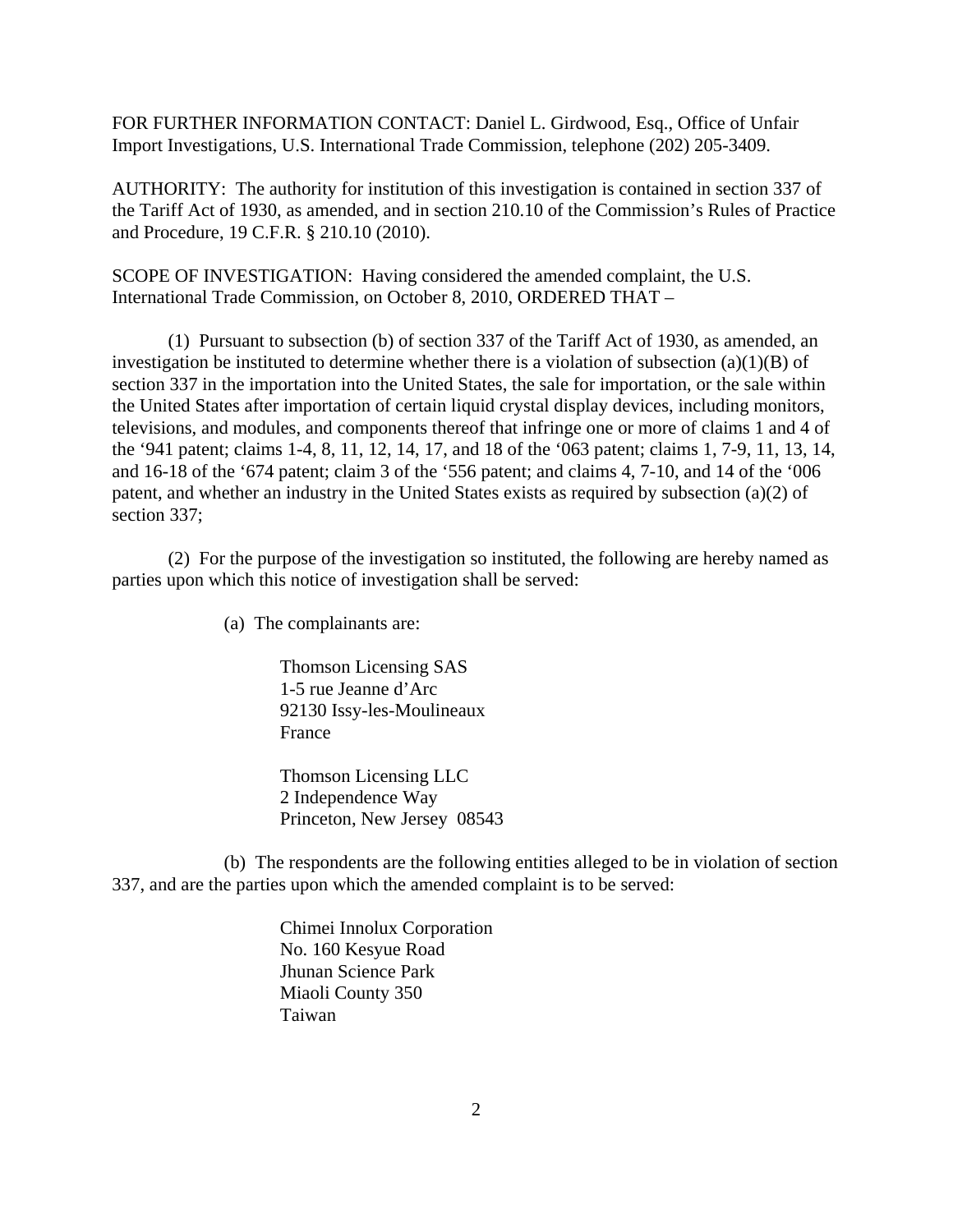Innolux Corporation 2525 Brockton Drive, Suite 300 Austin, TX 78758

Chi Mei Optoelectronics USA, Inc. 101 Metro Drive, Suite 510 San Jose, CA 95110

MStar Semiconductor, Inc. 4F-1, No. 26, Tai-Yuan Street ChuPei, Hsinchu Hsien Taiwan 302

Qisda Corporation 157 Shan-Ying Road, Gueishan Taoyuan 333 Taiwan

Qisda America Corporation 8941 Research Drive, Suite 200 Irvine, CA 92618

Qisda (Suzhou) Co., Ltd. No. 169 Zhujiang Road Suzhou China 215015

BenQ Corporation 16 Jihu Road, Neihu Taipei 114 Taiwan

BenQ America Corp. 15375 Barranca Parkway, Suite A-205 Irvine, CA 92618

BenQ Latin America 8200 NW 33rd Street, Suite 301 Miami, FL 33122